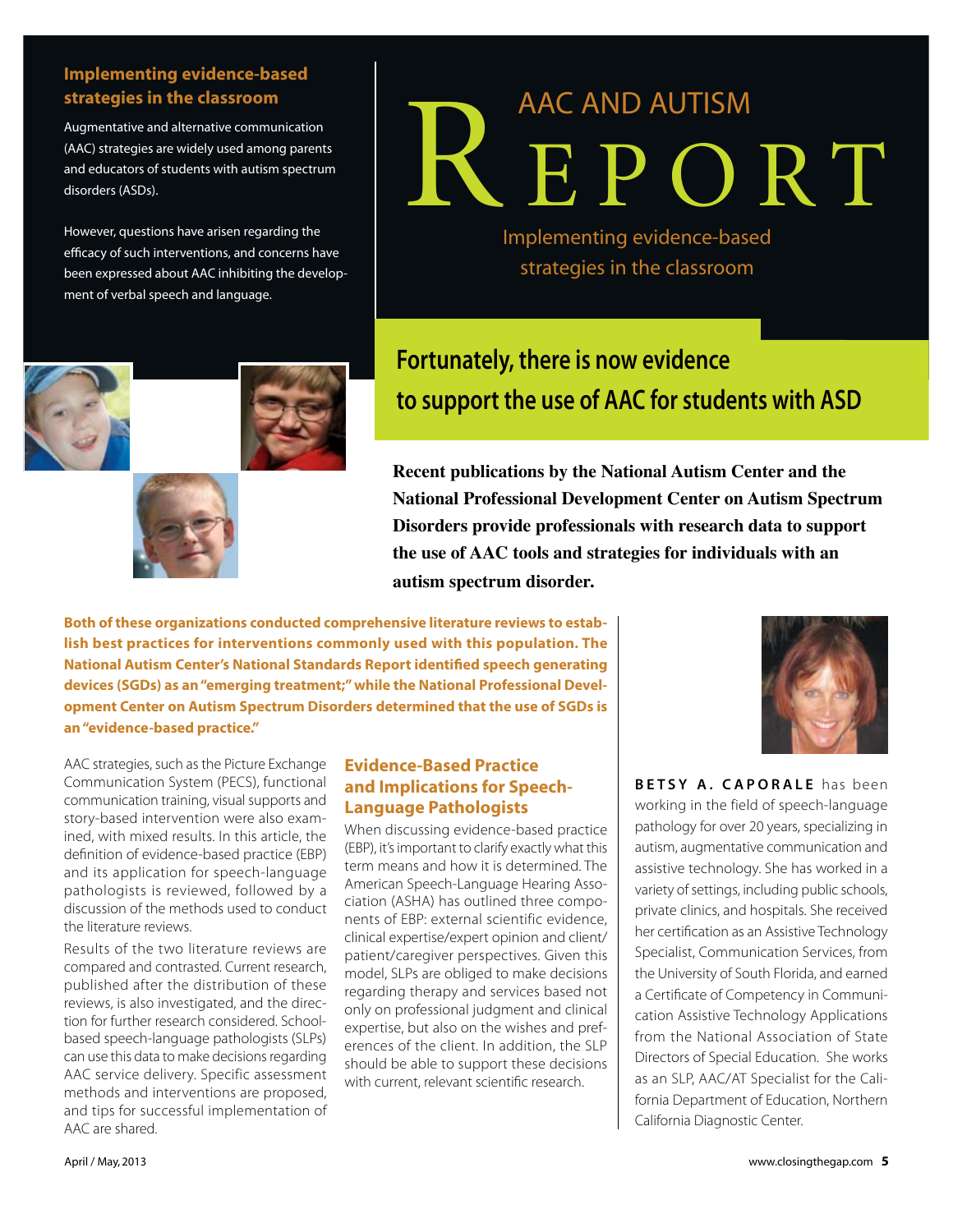### **The National Autism Center/National Standards Project (NAC/NSP) Findings**

The results of the NAC/NSP's research are provided in their publication, Evidence-Based Practice and Autism in the Schools: A Guide to Providing Appropriate Interventions to Students with Autism Spectrum Disorders. A summary of these findings, as related to AAC, is provided below:

### **Established AAC treatments**

- Schedules
	- Visual strategies used to communicate a series of activities, as well as required steps for a specific activity (see photo three)
- Story-based intervention package
	- Written stories depicting specific situations or events, describing expected behaviors (see photo two)

### **Emerging AAC treatments**

- AAC devices
	- $\cdot$  Interventions include high- and low-tech strategies, such as pictures, photos, symbols used to facilitate communication (see photo one)
- $\cdot$  PECS
	- AAC strategy based on behavioral principles
- $\cdot$  Sign instruction
	- Direct teaching of sign language to improve functional communication skills

### **Unestablished Treatment**

- **Facilitated communication** 
	- Providing physical support to assist a person with significant communication deficits in pointing to pictures, objects, words or letters

When making decisions regarding treatment, the NAC encourages professionals to first consider established treatments, as there is compelling scientific research to indicate the efficacy of these strategies. However, emerging treatments should not be ruled out and should be considered if established treatments are deemed inappropriate. Unestablished treatments do not have conclusive research to support efficacy and should not be considered until such research is available.

### **National Professional Development Center on Autism Spectrum Disorders (NPDC on ASD) Findings**

The NPDC has published their findings on their website (see References). The website also provides links to online modules for identified evidence-based practices (EBPs), as well as a chart that compares their findings to those of the National Standards Project. There are six EBPs related to AAC identified by the NPDC, including:

**tSpeech generating devices/VOCAS (voice output communication aids)** • Low- and high-tech devices with voice output (see photo one)

### **tFunctional communication training**

• Use of AAC tools and strategies to replace unconventional communicative forms/behaviors

### **tPECS**

- Picture Exchange Communication System
- **tSocial narratives** 
	- Describe social situations, behavioral expectations and/or routines in a story format using visual aids, including pictures and text (see photo two)

#### **tVideo modeling**

• Use of video recording/display to model targeted behaviors or skills.

#### **tVisual supports**

• Visual tools/strategies that assist students in transitioning and completing activities throughout the day (see photo three)

## FINDINGS



Photo 1- SGDs are identified as an Emerging Treatment by the NAC, and an Evidence-Based Practice by the NPDC on ASD.



Photo 2 - Social Narratives and Video Modeling are identified as "evidence-based" by both the NAC and the NPDC on ASD.



Photo 3 - The efficacy of visual schedules and supports is well documented and substantiated by scientific research.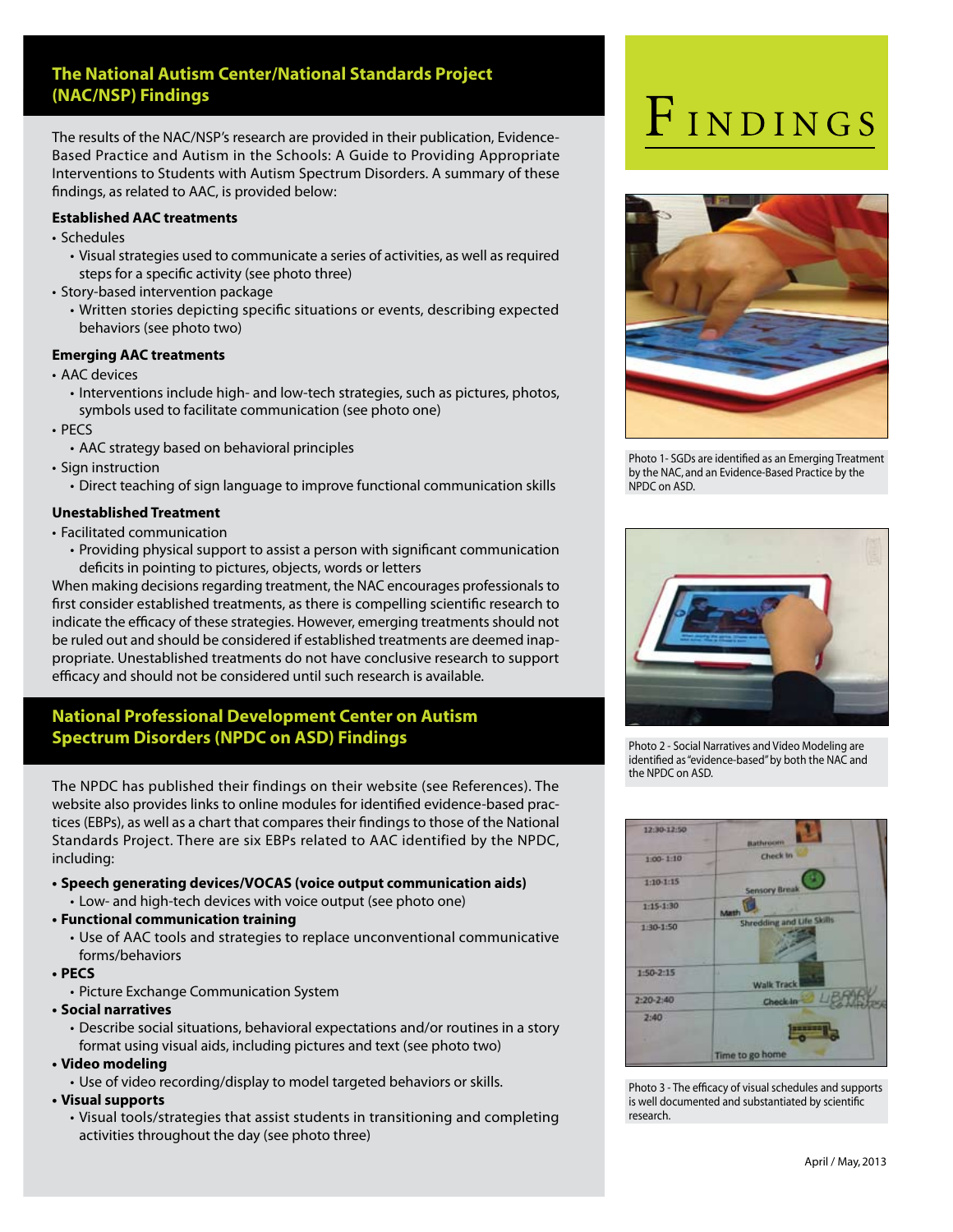### **Overlap Between Evidence-Based Practices Identified by the National Professional Development Center (NPDC) on ASD and the National Standards Project (NSP)**

| <b>Evidence-Based Practices</b><br>Identified by the<br><b>National Professional</b><br><b>Development Center</b><br>(NPDC) on ASD | <b>Established Treatments Identified by the National Standards Project (NSP)</b>                                                                                                                                                        |                              |                                                 |                    |                                                           |                                    |                                         |                  |                          |                                                                                                                                                                                                                                      |                                                                                                                                                                                                                                      |
|------------------------------------------------------------------------------------------------------------------------------------|-----------------------------------------------------------------------------------------------------------------------------------------------------------------------------------------------------------------------------------------|------------------------------|-------------------------------------------------|--------------------|-----------------------------------------------------------|------------------------------------|-----------------------------------------|------------------|--------------------------|--------------------------------------------------------------------------------------------------------------------------------------------------------------------------------------------------------------------------------------|--------------------------------------------------------------------------------------------------------------------------------------------------------------------------------------------------------------------------------------|
|                                                                                                                                    | Ante-<br>cedent<br>Package                                                                                                                                                                                                              | <b>Behavioral</b><br>Package | Story-<br>based<br>Interven-<br>tion<br>Package | Modeling           | Natural-<br><b>istic</b><br>Teaching<br><b>Strategies</b> | Peer<br><b>Training</b><br>Package | Pivotal<br>Response<br><b>Treatment</b> | <b>Schedules</b> | Self-<br>Manage-<br>ment | Comprehensive<br><b>Behavioral Treat-</b><br>ment for Young<br>Children                                                                                                                                                              | Joint<br><b>Attention</b><br>Intervention                                                                                                                                                                                            |
| Prompting                                                                                                                          | $\pmb{\mathsf{x}}$                                                                                                                                                                                                                      |                              |                                                 | $\pmb{\mathsf{x}}$ |                                                           |                                    |                                         |                  |                          | The NPDC<br>on ASD did<br>not review<br>comprehensive<br>treatment<br>models. Compo-<br>nents of The<br>Comprehensive<br><b>Behavioral Treat-</b><br>ment of Young<br>Children overlap<br>with many<br>NPDC-identified<br>practices. | The NPDC<br>on ASD<br>considers<br>joint atten-<br>tion to be<br>an outcome<br>rather than<br>an interven-<br>tion. Compo-<br>nents of joint<br>attention<br>interventions<br>overlap with<br>many NPDC-<br>identified<br>practices. |
| <b>Antecedent-Based</b><br><b>Intervention</b>                                                                                     | $\pmb{\mathsf{x}}$                                                                                                                                                                                                                      |                              |                                                 |                    |                                                           |                                    |                                         |                  |                          |                                                                                                                                                                                                                                      |                                                                                                                                                                                                                                      |
| <b>Time delay</b>                                                                                                                  | $\pmb{\mathsf{x}}$                                                                                                                                                                                                                      |                              |                                                 |                    |                                                           |                                    |                                         |                  |                          |                                                                                                                                                                                                                                      |                                                                                                                                                                                                                                      |
| Reinforcement                                                                                                                      |                                                                                                                                                                                                                                         | $\boldsymbol{\mathsf{x}}$    |                                                 |                    |                                                           |                                    |                                         |                  |                          |                                                                                                                                                                                                                                      |                                                                                                                                                                                                                                      |
| <b>Task analysis</b>                                                                                                               |                                                                                                                                                                                                                                         | $\boldsymbol{\mathsf{x}}$    |                                                 |                    |                                                           |                                    |                                         |                  |                          |                                                                                                                                                                                                                                      |                                                                                                                                                                                                                                      |
| <b>Discrete Trial Training</b>                                                                                                     |                                                                                                                                                                                                                                         | $\boldsymbol{\mathsf{x}}$    |                                                 |                    |                                                           |                                    |                                         |                  |                          |                                                                                                                                                                                                                                      |                                                                                                                                                                                                                                      |
| <b>Functional Behavior</b><br><b>Analysis</b>                                                                                      |                                                                                                                                                                                                                                         | $\mathbf{x}$                 |                                                 |                    |                                                           |                                    |                                         |                  |                          |                                                                                                                                                                                                                                      |                                                                                                                                                                                                                                      |
| <b>Functional Communica-</b><br>tion Training                                                                                      |                                                                                                                                                                                                                                         | $\pmb{\times}$               |                                                 |                    |                                                           |                                    |                                         |                  |                          |                                                                                                                                                                                                                                      |                                                                                                                                                                                                                                      |
| <b>Response Interruption/</b><br>Redirection                                                                                       |                                                                                                                                                                                                                                         | $\pmb{\times}$               |                                                 |                    |                                                           |                                    |                                         |                  |                          |                                                                                                                                                                                                                                      |                                                                                                                                                                                                                                      |
| <b>Differential Reinforcement</b>                                                                                                  |                                                                                                                                                                                                                                         | $\pmb{\mathsf{x}}$           |                                                 |                    |                                                           |                                    |                                         |                  |                          |                                                                                                                                                                                                                                      |                                                                                                                                                                                                                                      |
| <b>Social Narratives</b>                                                                                                           |                                                                                                                                                                                                                                         |                              | $\pmb{\mathsf{x}}$                              |                    |                                                           |                                    |                                         |                  |                          |                                                                                                                                                                                                                                      |                                                                                                                                                                                                                                      |
| <b>Video Modeling</b>                                                                                                              |                                                                                                                                                                                                                                         |                              |                                                 | $\pmb{\mathsf{x}}$ |                                                           |                                    |                                         |                  |                          |                                                                                                                                                                                                                                      |                                                                                                                                                                                                                                      |
| <b>Naturalistic Interventions</b>                                                                                                  |                                                                                                                                                                                                                                         |                              |                                                 |                    | $\pmb{\mathsf{x}}$                                        |                                    |                                         |                  |                          |                                                                                                                                                                                                                                      |                                                                                                                                                                                                                                      |
| <b>Peer Mediated Interven-</b><br>tion                                                                                             |                                                                                                                                                                                                                                         |                              |                                                 |                    |                                                           | $\pmb{\mathsf{x}}$                 |                                         |                  |                          |                                                                                                                                                                                                                                      |                                                                                                                                                                                                                                      |
| <b>Pivotal Response Training</b>                                                                                                   |                                                                                                                                                                                                                                         |                              |                                                 |                    |                                                           |                                    | $\pmb{\times}$                          |                  |                          |                                                                                                                                                                                                                                      |                                                                                                                                                                                                                                      |
| <b>Visual Supports</b>                                                                                                             |                                                                                                                                                                                                                                         |                              |                                                 |                    |                                                           |                                    |                                         | $\pmb{\times}$   |                          |                                                                                                                                                                                                                                      |                                                                                                                                                                                                                                      |
| <b>Structured Work Systems</b>                                                                                                     |                                                                                                                                                                                                                                         |                              |                                                 |                    |                                                           |                                    |                                         | $\pmb{\times}$   |                          |                                                                                                                                                                                                                                      |                                                                                                                                                                                                                                      |
| Self-Management                                                                                                                    |                                                                                                                                                                                                                                         |                              |                                                 |                    |                                                           |                                    |                                         |                  | $\mathbf{x}$             |                                                                                                                                                                                                                                      |                                                                                                                                                                                                                                      |
| <b>Parent Implemented</b><br>Intervention                                                                                          | The NSP did not consider parent-implemented intervention as a category of evidence-based practice. However, 24 of the studies reviewed by the NSP under<br>other intervention categories involve parents implementing the intervention. |                              |                                                 |                    |                                                           |                                    |                                         |                  |                          |                                                                                                                                                                                                                                      |                                                                                                                                                                                                                                      |
| <b>Social Skills Training</b><br><b>Groups</b>                                                                                     | Social Skills Training Groups (Social Skills Package) was identified as an emerging practice by the NSP.                                                                                                                                |                              |                                                 |                    |                                                           |                                    |                                         |                  |                          |                                                                                                                                                                                                                                      |                                                                                                                                                                                                                                      |
| <b>Speech Generating</b><br><b>Devices</b>                                                                                         | Speech Generating Devices (Augmentative and Alternative Communication Device) was identified as an emerging practice by the NSP.                                                                                                        |                              |                                                 |                    |                                                           |                                    |                                         |                  |                          |                                                                                                                                                                                                                                      |                                                                                                                                                                                                                                      |
| <b>Computer Aided Instruc-</b><br>tion                                                                                             | Computer Aided Instruction (Technology-based Treatment) was identified as an emerging practice by the NSP.                                                                                                                              |                              |                                                 |                    |                                                           |                                    |                                         |                  |                          |                                                                                                                                                                                                                                      |                                                                                                                                                                                                                                      |
| <b>Picture Exhcahnge</b><br>Communication                                                                                          | Picture Exchange Communication System was identified as an emerging practice by the NSP.                                                                                                                                                |                              |                                                 |                    |                                                           |                                    |                                         |                  |                          |                                                                                                                                                                                                                                      |                                                                                                                                                                                                                                      |
| <b>Extinction</b>                                                                                                                  | Extinction (Reductive Package) was identified as an emerging practice by the NSP.                                                                                                                                                       |                              |                                                 |                    |                                                           |                                    |                                         |                  |                          |                                                                                                                                                                                                                                      |                                                                                                                                                                                                                                      |

Image 1 - Overlap Between Evidence-Based Practices Identified by the National Professional Development Center (NPDC) on ASD and the National Standards Project (NSP)

### **Discussion and Comparison of NAC/NSP and NPDC on ASD Findings**

April / May, 2013 www.closingthegap.com **7** The NAC is a nonprofit organization located in Randolph, MA, that serves children and adolescents with autism spectrum disorders (ASD), and is the May Institute's center for the promotion of evidence-based practice. One of the primary goals of the NAC's National Standards Project (NSP) was to identify established treatments for autism spectrum disorders, based on a review of scientific research. Their litera-

ture review includes studies conducted over a 50-year period, from 1957 through the fall of 2007. Strict inclusionary and exclusionary criteria were established, resulting in a total of 775 studies used for analysis. Based on their findings, they identified three categories of treatment: established, emerging and unestablished. When determining the efficacy of AAC devices (low- and high-tech),

they looked for evidence to support improvement in verbal communication. AAC devices were identified as an emerging treatment. PECS was also found to be an emerging treatment, based on evidence to support its efficacy in improving verbal communication and interpersonal skills.

The NPDC is a multi-university center (FPG Child Development Institute at the University of

North Carolina at Chapel Hill, the M.I.N.D. Institute at the University of California Davis Medical School and the Waisman Center at the University of Wisconsin at Madison) that has identified 24 evidence-based practices based on a literature review spanning 12 years (1995-2007). Rigorous criteria was used to determine evidence-based practices (as opposed to established treatments identified by the NAC)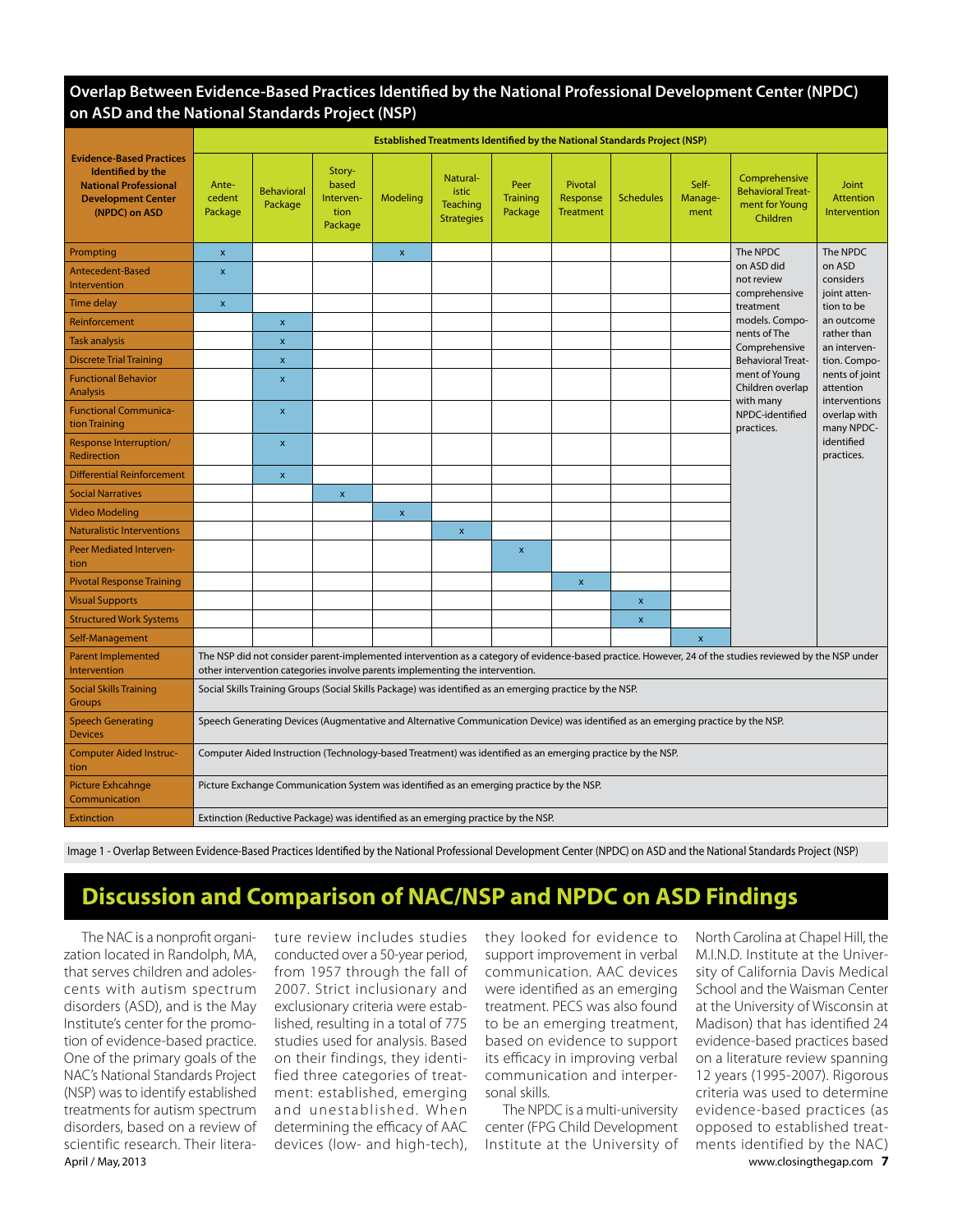through peer-reviewed research in scientific journals. The NPDC identified the use of speech generating devices (SGDs) , including voice output communication aids (VOCAs) as an EBP, concluding that they were effective in increasing expressive language for learners with ASD who struggle with verbal speech. They also identified PECS (Picture Exchange Communication System) as an evidence-based practice, based on evidence that supported an increase in functional communication.

When comparing these two literature reviews, readers should take note that the NAC/NSP reviewers focused on evidence to support improvement of verbal communication for both AAC devices and PECS, while the NPDC on ASD considered evidence to support an increase in expressive language for SGDs/VOCAs and an increase in functional communication for PECS.

### **In addition to their findings regarding AAC devices, the NPDC on ASD identified the following factors for successful implementation of SGDs:**

- **tMotivating vocabulary**
- **tSymbol size and number**
- **tAccessibility/ease of use across environments**
- **tProviding environments and opportunities that encourage communication**
- **tTraining of communicative partners**

Readers are encouraged to refer to the chart developed by the NPDC on ASD (see image one) for a complete list of all evidence-based practices and established treatments and a comparison of findings.

### **Recent Research**

Two important research reviews regarding the use of AAC, published after 2007 and not included in the above research reviews, will be discussed in this section. The first, Schlosser and Wendt (2008), reviewed research conducted between 1975 and 2007 to determine the effects of AAC on speech production in children with autism.

The second review, published in 2009 by Calculator and Black, determined best practices in providing AAC services to students with severe disabilities in general education classrooms. Although the second study did not focus primarily on students with an autism spectrum disorder (ASD), the prac-

### **Sample AAC Implementation Plan**

### KEY: V-vocalizations; S/G - signs and gestures; CB-communication board; SGD- speech generating device

Created by Betsy Caporale, M.S., CCC-SLP

| <b>ACTIVITY</b>                 | <b>COMMUNICATION</b><br><b>STRATEGY</b>                                             | <b>LOCATION</b>                 | <b>FACILITATOR</b>              | <b>WHEN</b>      |
|---------------------------------|-------------------------------------------------------------------------------------|---------------------------------|---------------------------------|------------------|
| <b>Arrival</b>                  | V, S/G SGD (announce<br>date, weather, etc.)                                        | Classroom                       | Staff, Peers                    | a.m.             |
| <b>Small Group</b>              | CB (choose activity) SGD<br>- make announcement,<br>share about a personal<br>event | Classroom                       | Teacher, Para,<br>Peers         | a.m.             |
| <b>Music</b>                    | CB, (choose song)                                                                   | Classroom                       | Music Teacher                   | a.m.             |
| P.E./Motor                      | S/G, CB (choose activity)                                                           | Classroom                       | Adatpive P.E.<br>Teacher, Peers | a.m.             |
| <b>Speech</b><br><b>Therapy</b> | CB (introduce new<br>vocabulary) SGD (training/<br>practice)                        | Classroom<br>/ Speech<br>Room   | Teacher, SLP                    | $a.m.$ /<br>p.m. |
| <b>Story Time</b>               | CB (choose book), SGD<br>(announce title of book or<br>repeated story line)         | Classroom                       | Teacher, SLP                    | a.m. /<br>p.m.   |
| Lunch /<br><b>Recess</b>        | V, S/G (interact with peers),<br>CB (request food)                                  | Classroom /<br>Luchroom         | Lunch Helper,<br>Peers          | a.m. /<br>p.m.   |
| <b>Computer</b>                 | CB (choose computer<br>activity)                                                    | Computer<br>room,<br>Classroom  | Teacher, Para, OT               | a.m. /<br>p.m.   |
| Classroom<br>Job                | CB (choose job)                                                                     | Classroom,<br>school<br>grounds | Teacher, Para, OT               | a.m. /<br>p.m.   |

#### Image 2 - Sample AAC implementation plan.

tices identified by the reviewers can be considered best practices for all students with complex communication needs, including those with ASD. Summaries of these studies are provided below.

Schlosser and Wendt focused on three AAC interventions in their review: SGDs, PECS and manual sign. Their search resulted in a total of 76 studies that met their inclusion criteria. None of the studies they reviewed reported a decline in speech production as

a result of AAC intervention. In fact, most studies reported an increase in speech production with the use of AAC strategies. The authors concluded that AAC intervention did not impede speech production.

Calculator and Black conducted a comprehensive review of literature published between 1976 and 2009 to develop an inventory of best practices in providing AAC for students with severe disabilities (defined as severe to profound intellectual disability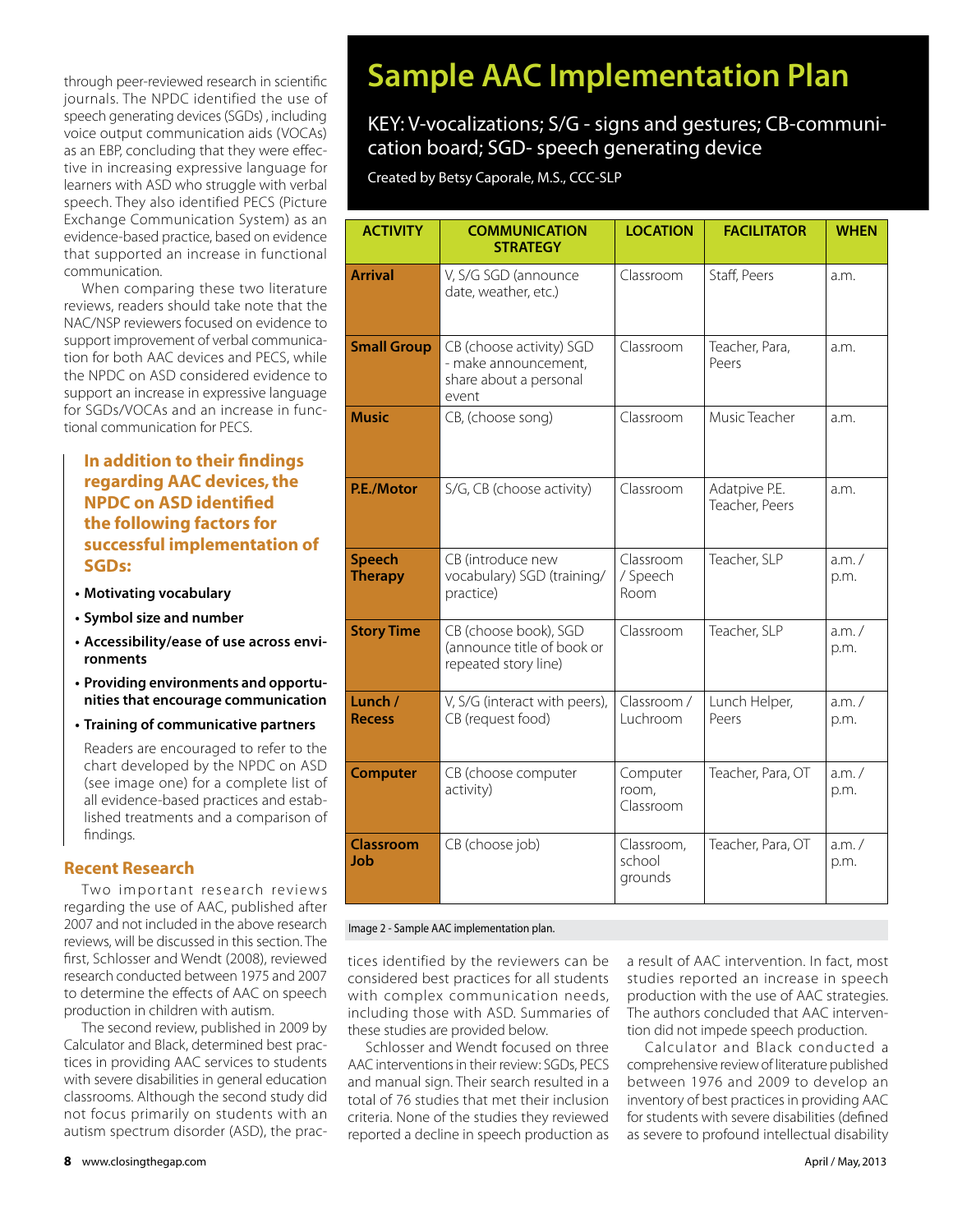and associated challenges with adaptive behavior). Only one of the studies looked specifically at students with autism.

Practices were reviewed by a panel of eight experts who had between 15 and 30 years of experience in the field of AAC. Based on their review, the authors developed 91 best practices within eight categories. Many of the best practices identified by Calculator and Black overlap with those identified by the NAC/NSP and the NPDC on ASD. Common best practice strategies and recommendations include:

- **tUse of a multi-modality approach to communication**
- **Close collaboration among staff**
- **Staff and peer training**
- **tAAC implementation within relevant, meaningful and motivating activities**
- **tProviding functional communication strategies across environments**
- **tInvolving family in AAC assessment and implementation process**
- **tSpeech-language pathologist plays a primary role, but implementation of AAC is shared by many.**
- **tConsultative role of speech-language pathologist is supported by team and parents**

### **Directions for Future Research**

As SLPs, we are often challenged by parents, teachers and administrators when recommending AAC strategies that we judge to be sound and efficacious. This can be a source of great frustration and discouragement. Fortunately, we have research to support the use of these strategies for students with ASD and can now move forward in implementing them as EBPs. However, in order to further our efforts in serving this population, we need to look beyond the efficacy of AAC as a tool to increase verbal communication and expressive language and consider the other benefits that we know exist, but don't have adequate research to support. These include:

- **tIncreasing functional communication (verbal and nonverbal)**
- **tEnhancing vocabulary and sentence formulation skills**
- **tReducing problem behaviors**
- **tIncreasing personal responsibility**
- **tGaining independence**
- **tImproving social skills**

Providing AAC assessment and implementation services is no easy task. It requires the skills of many team players to review relevant research, analyze assessment data and use clinical experience and professional judgment to make informed decisions. Unfortunately, many AAC assessments focus primarily on the acquisition of sophisticated, high-tech devices and, in the process, common sense is thrown out the window. Expectations regarding the acquisition and use of AAC must be explicit and realistic. This requires the assessment team to be truthful and candid about a student's strengths and weaknesses and the skill sets needed to access AAC. Having worked in the field of AAC for over two decades, I have developed my own "best practice guidelines" for serving this population, which I will share with you now.

### **tAssessment Process**

The word "process" is key here, as an AAC assessment is collaborative and ongoing. I'm often asked how long an AAC assessment takes, and my response is always the same: a lifetime! An AAC user's needs, environments and skills are constantly changing over time, as are AAC technologies. Therefore, the assessment process must continue over the span of an AAC user's lifetime.

Determining appropriate AAC tools and strategies for a student is a highly individualized process that requires careful planning and strategizing. The assessment should always include:

- · Interviews (family, friends, service providers, school staff, etc.)
- Observations across settings, within natural contexts
- Review of educational and medical records
- Individualized assessment, often using alternative means, such as:
	- Cause/effect toys
	- Choice making activities
	- Picture books (see photo four)
	- Communication board trials (see photo five)
	- Matching games
	- Adapted computer hardware and software
	- Observation checklists
- Trials with a variety of AAC tools and strategies (no tech, low-tech and hightech)

An AAC assessment should never start with device trials and should always be a collaborative process. A "drop in" or "drive-by" assessment by an "AAC specialist" is not best practice and typically results in a poor feature match. This causes frustration on the part of the student, family and school staff and, in turn, leads to device abandonment, a situation that occurs far too often!

#### **tDetermining a Feature Match**

Only after a comprehensive assessment is completed can the selection of AAC tools and strategies begin. The assessment team must carefully consider variables, such as skill sets (those that are acquired and those that need to be taught), mobility, fine and gross motor skills, visual acuity, accessibility across environments, family support and motivation of the student. Allowing the AAC user to make choices regarding features, such as device color, voice, symbol sets and vocabulary, will give him or her a sense of control and increase motivation. Likewise, including the user in the selection of vocabulary will help ensure "buy-in," and provide incentive to communicate. When selecting vocabulary, it's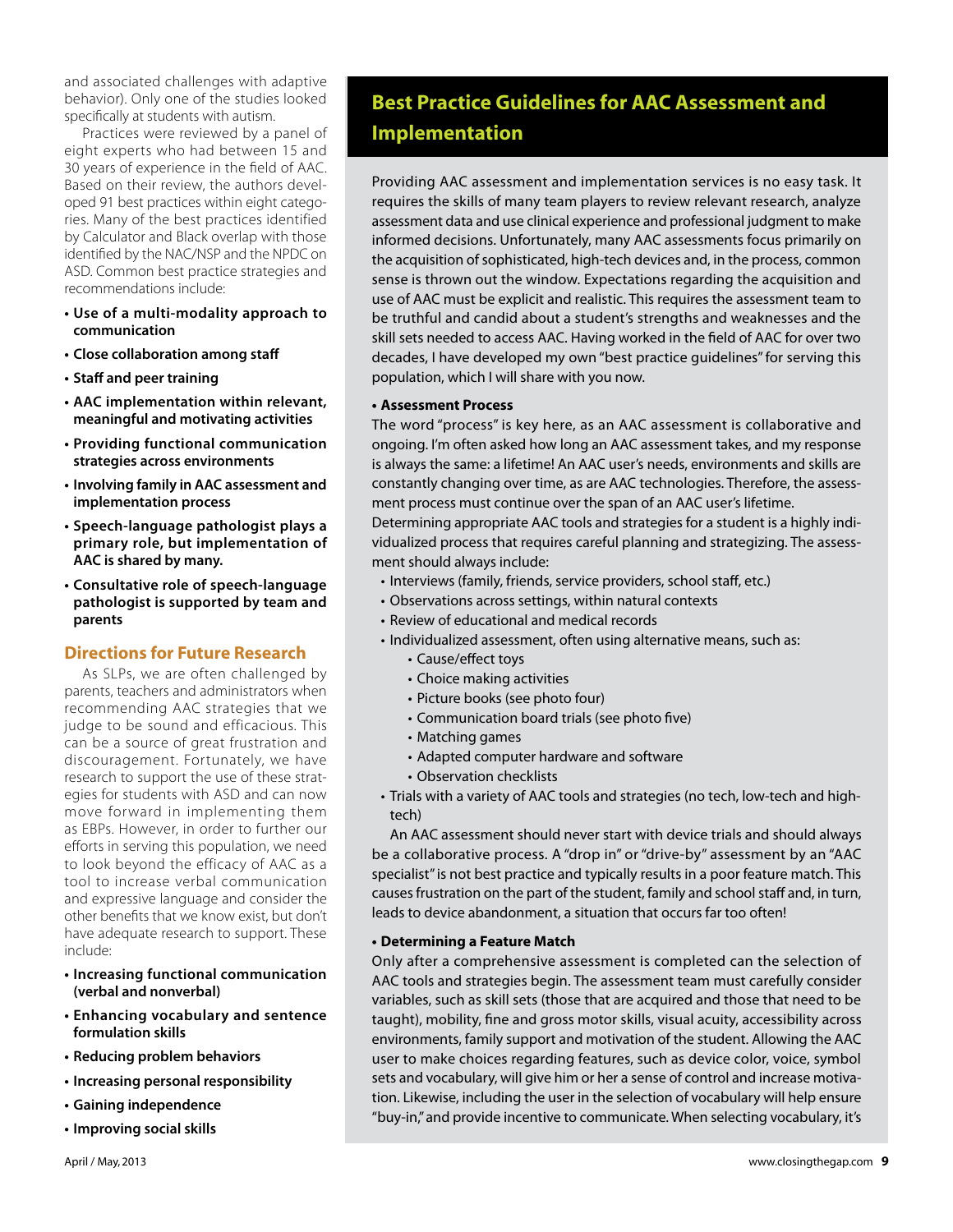### **Best Practice Guidelines for AAC Assessment and Implementation**

important to include functional, meaningful words and phrases that are relevant to a specific environment or activity. For example, you would not want to include "bathroom" or "break" on a communication board designed to be used during an art activity. Also consider age-appropriateness: "bubbles" and "Dora the Explorer" are not part of a typical teenager's vocabulary!

#### **tImplementation**

Most SLPs will agree that the implementation of AAC in the classroom is extremely challenging, whether it be a general or special education setting. Common complaints and concerns shared by teachers, staff and family members include:

- Teacher and staff aren't using the recommended AAC tools and strategies
- The student is rejecting the system/device
- $\cdot$  The student's communication needs are not being met by AAC

As with AAC assessment, AAC implementation requires careful planning and a collaborative team approach. I have discovered that when provided with a userfriendly implementation plan (see image two), classroom staff is almost always willing and eager to use AAC. This tool clearly defines which communication strategies will be used across all activities of the school day and who will help facilitate. The implementation plan is a working document, which changes as the student's needs and environments change, and is developed collaboratively by the entire AAC team. With this document in place, the implementation of AAC becomes a shared responsibility, and expectations for both staff and student are made clear. When developing an implementation plan, consider the following:

- Provide frequent practice and training opportunities
- Plan motivating activities where highly predictable vocabulary can be predetermined
- Allow opportunity for independent exploration and use of a device
- Don't expect too much too soon! Learning to communicate using a new tool or device takes practice, patience and perseverance
- Train family, friends, staff and peers how to be efficient communicative partners using AAC
- Use a multi-modality approach do not rely on one tool or strategy
- Keep in mind that AAC will never replace natural verbal speech



Photo 4 - Picture books are a great tool for informal assessment of vocabulary skills, initiation and motivation to communicate.

### **This poses a crucial question: Who has the time and resources to conduct this important research?**

High quality, publishable research typically requires extensive funding, subjects who are followed over a period of time, as well as careful data collection and analysis. The financial and time constraints inherent in this process prevent school-based SLPs, who work directly with the students on a regular basis, from participating in research studies. Marilyn A. Nippold (2010) offers a realistic solution to this problem: combining the efforts of school-based SLPs with university faculty and graduate students to conduct research directly at school sites. Nippold suggests starting with "questions whose answers are likely to have a positive impact on the profession." For example, a school-based SLP might pose the question: "Does the use of communication boards at recess increase peer interaction for nonverbal students with ASD?" This would provide the university "investigator" with a clear focus for creating a data collection tool. Graduate students (and perhaps school staff) could then be trained how to use this tool to collect data. Once the data is collected, it could be analyzed by university staff and students. The finished document could then be submitted for publication in a professional journal, such as ASHA's Perspectives on Augmentative and Alternative Communication. As Nippold points out, by partaking in this type of cooperative research design, everyone benefits; graduate students expand their knowledge of the field, faculty members conduct useful research, school-based SLPs contribute to important research and the field of speech-language pathology is provided with data to support EBPs!